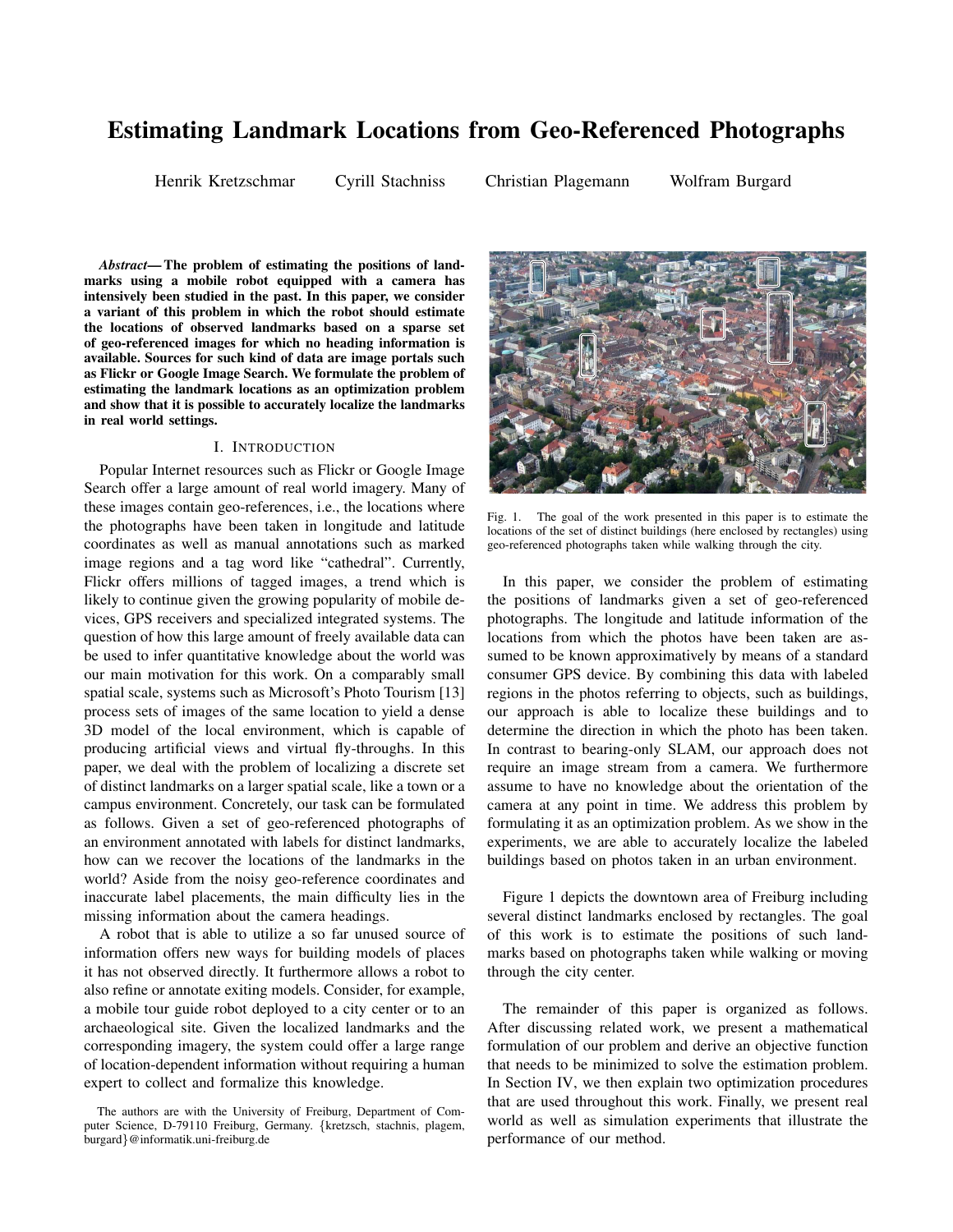## II. RELATED WORK

The problem of estimating the poses of landmarks based on observations has been intensively studied in the past. Several researchers studied the landmark-based simultaneous localization and mapping (SLAM) problem [1], [9], [8], [12], [4], [7]. In the literature, one distinguishes between SLAM approaches that are designed to operate on proximity sensors and those operating on bearing-only (typically vision) sensors. For example, Davison *et al.* [2] presented a visionbased 6 DoF SLAM system that extracts features from a monocular camera and creates a sparse map of high-quality stable features. The locations of the features are tracked by applying an EKF. Lemaire *et al.* [6] focused on the problem of how to initialize landmarks in the context of EKFs and bearing-only observations.

Approaches to bearing-only SLAM, however, consider that the robot constantly perceives the environment with its camera. As a result, a continuous stream of images and thus feature observations is provided so that the landmarks can be tracked over time. Furthermore, the robot is often assumed to roughly know the relative change in its orientation while moving from odometry. These two assumptions are not made in the work presented in this paper.

Recently, related approaches to this paper have been presented. The most prominent one is probably Microsoft's Photo Tourism [13]. This approach considers a set of images of the same place and generates a dense 3D model of the local environment. It is capable of producing artificial views and virtual fly-throughs. In contrast to this, we deal with the problem of localizing a discrete set of distinct landmarks on a larger spatial scale, for example in a town or a campus environment.

The MIT City Scanning Project [14] addresses the problem of building models from city environments with a mobile robot. This approach focuses on the textured 3D reconstruction of buildings in the environment. In the so-called "4D-Cities" project, Dellaert and colleagues [3], [11] address the problem of building spatial-temporal models of cities. They use current and historical photographs to reconstruct city scenes at different points in time. The temporal ordering can be inferred from the images by formulating it as a constraint satisfaction problem. This allows for time travels in cities.

#### III. LANDMARK AND CAMERA POSE ESTIMATION

We consider the problem of estimating the camera poses and the locations of observed landmarks given a labeled set of camera images. In the remainder of this paper, we use the following notation.

# *A. Problem Formulation*

Let  $P_i = (X_{P_i}, Y_{P_i}, \theta_{P_i})^T$  be the position and orientation of the camera when recording image i. Let  $L_j =$  $(X_{L_j}, Y_{L_j})^T$  be the position of landmark j in the Cartesian space. Each observation of landmark  $j$  seen in image  $i$ recorded at position  $P_i$  is a horizontal angle  $\alpha_{ij}$  that describes the location of the landmark relative to the optical axis of the camera when recording the image.

In this paper, we assume that the 2D locations  $(X_{P_i}, Y_{P_i})$ at which the camera images have been recorded are approximately known since images are supposed to be geo-reference. This information can be obtained from a low cost consumer GPS device. However, the orientation information  $\theta_{P_i}$  is unknown. Given the observations  $\alpha_{ij}$ , the goal is to estimate the landmark locations  $L_j$  as well as the orientations of the cameras  $\theta_i$ . In addition to that, we improve the estimate of the locations of the cameras as delivered by the GPS device.

We consider the landmarks as uniquely identifiable. The problem of extracting appropriate features to identify them is not the focus of this work. We furthermore assume that the roll angle of the camera during image recording is zero. By means of low cost attitude sensors used together with the cameras, images can easily be corrected by a simple rotation. Other information such as the focal length of the lens while taking the image can be obtained from the EXIF tags stored in the images.

Note that we assume to have no direct information about the orientations of the cameras. As a result, images that only contain a single landmark have no influence on the estimate because the landmark can be located anywhere. This makes our approach different from typical bearingonly SLAM techniques which, in general, assume to have an estimate about the orientation of the camera that is typically computed from an image stream recorded by the camera or by using odometry information.

# *B. Objective Function*

In our approach, we solve the described location estimation problem by means of optimization. To apply an optimization procedure, one needs to define an objective function. In our scenario, the objective function can be defined as the error between the obtained observations and the estimated positions of the landmarks.

Let the variables indicated by  $\hat{ }$  refer to the estimated quantities. In case the estimated camera and landmark positions are consistent with the observations, we obtain

$$
\tan(\hat{\theta}_{P_i} + \alpha_{ij}) = \frac{\hat{Y}_{L_j} - \hat{Y}_{P_i}}{\hat{X}_{L_j} - \hat{X}_{P_i}}.
$$
 (1)

In practice, we want to minimize the position error of the landmarks. Our observations, however, only provide bearing information. Thus, the error to be minimized can be specified by the difference between the estimated landmark location  $(\hat{L}_j)$  and the line of sight starting from the camera position  $(\hat{P}_i)$  in the direction of the observed landmark  $(\hat{\theta}_{P_i} + \alpha_{ij})$  (see Figure 2 for an illustration).

One can easily compute the arc length  $E_{ij}$  between the estimated landmark location  $(\hat{L}_j)$  and the line of sight resulting from the observation. It can be computed as

$$
E_{ij} = e_{ij} r_{ij}, \t\t(2)
$$

where

$$
e_{ij} = \text{atan2}(\hat{Y}_{L_j} - \hat{Y}_{P_i}, \hat{X}_{L_j} - \hat{Y}_{P_i}) - \hat{\theta}_{P_i} - \alpha_{ij} \tag{3}
$$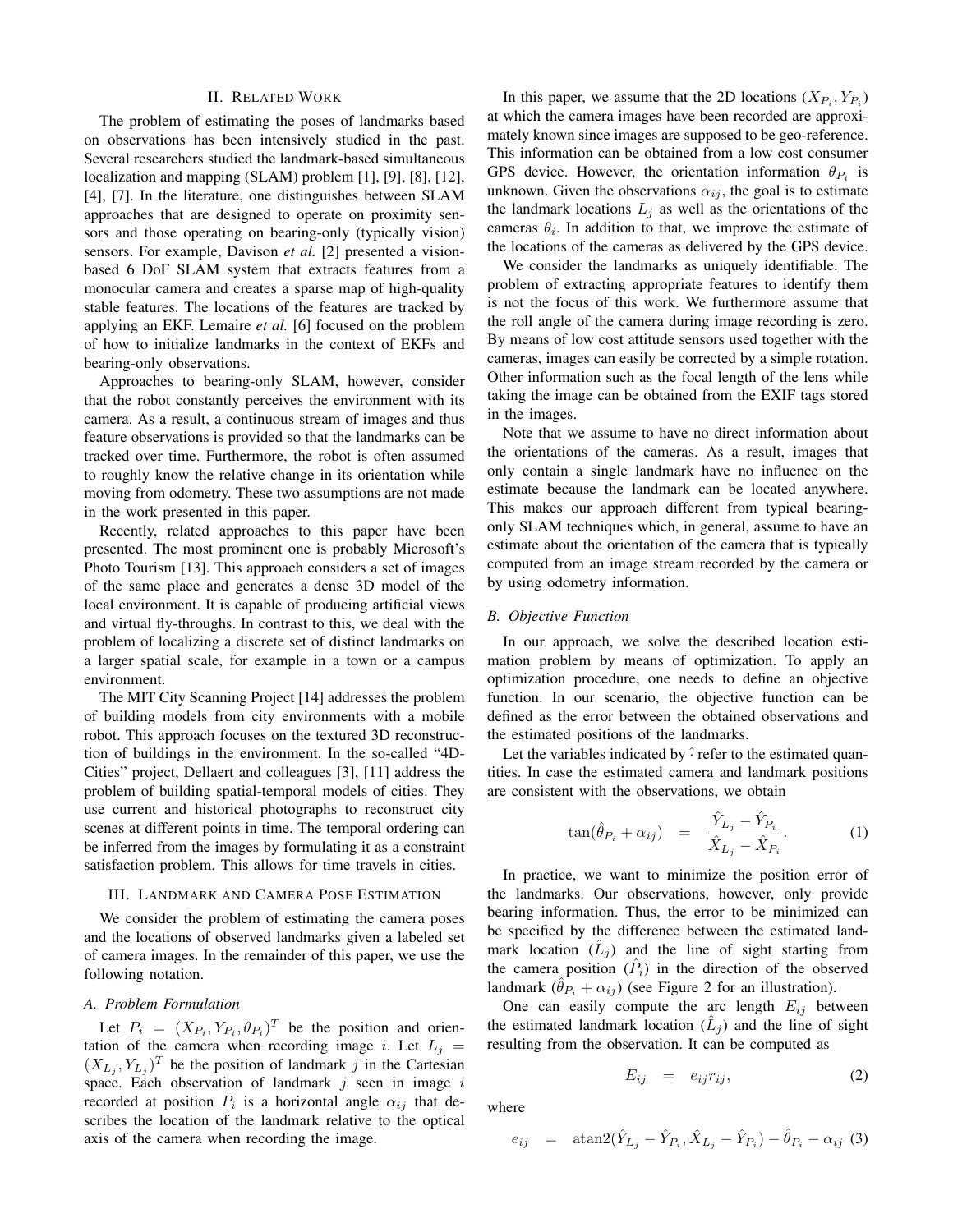

Fig. 2. Illustration on how to compute the estimated error  $E_{ij}$ .  $\hat{P}_i$  refers to the pose of the camera looking in the direction indicated by the dotted line. The dashed line is the line of sight on which the landmark is located given the observation.  $\hat{L}_j$  is the estimated landmark location and  $e_{ij}$  is the angular error between the estimated and the observed landmark.  $r_{ij}$  is the Euclidean distance between the camera and the estimated landmark.

is the angular error in radians between the estimated and the observed landmark computed from Eq. (1) and

$$
r_{ij} = \sqrt{(\hat{X}_{P_i} - \hat{X}_{L_j})^2 + (\hat{Y}_{P_i} - \hat{Y}_{L_j})^2}
$$
(4)

is the Euclidean distance between camera  $i$  and estimated landmark j. The function atan2( $\Delta Y$ ,  $\Delta X$ ) refers to  $\arctan(\Delta Y/\Delta X)$  but explicitly considers the four quadrants.

In our scenario, we assume that the locations of the cameras are measured with a consumer GPS device. Thus, these positions can be regarded as globally correct with a bounded noise term. As a result, the optimization approach should be allowed to *locally* modify them if this reduces the overall error. Therefore, we add a penalty term  $f(x)$ that allows for local corrections only. This function is a differentiable barrier function that goes to infinity as  $x$ approaches the maximum assumed GPS error, but is near zero close to the measured location. Such an approach is frequently applied to cope with GPS errors [15]. As a result, the objective function  $E$  turns into

$$
E = \sum_{i,j} E_{ij}^{2} + \sum_{i} f(||\hat{P}_{i} - \tilde{P}_{i}||),
$$
 (5)

where  $\tilde{P}_i$  refers to the locations of the cameras as provided by the GPS observation.

# *C. Gradient for Optimization*

Most optimization techniques either directly rely on gradient information or can be sped up significantly by incorporating knowledge about the gradient of the objective function. In our model, the gradient of the error function  $E$  as stated in Eq. (5) is given by

$$
\nabla E = \sum_{i,j} \nabla E_{ij}^2 + \sum_i \nabla f(||\hat{P}_i - \tilde{P}_i||) . \quad (6)
$$

The gradient consists of the partial derivatives with respect to the individual variables we want to optimize, namely

 $\hat{\theta}_{P_i}$ ,  $\hat{X}_{L_j}$ ,  $\hat{Y}_{L_j}$ ,  $\hat{X}_{P_i}$ , and  $\hat{Y}_{P_i}$ . By applying a series of mathematical derivations, we obtain

$$
\frac{\partial E}{\partial \hat{\theta}_{P_i}} = -2 \sum_j e_{ij} r_{ij}^2 \tag{7}
$$

$$
\frac{\partial E}{\partial \hat{X}_{L_j}} = 2 \sum_{i} e_{ij}{}^2 (\hat{X}_{L_j} - \hat{X}_{P_i}) - e_{ij} (\hat{Y}_{L_j} - \hat{Y}_{P_i}) \quad (8)
$$

$$
\frac{\partial E}{\partial \hat{Y}_{L_j}} = 2 \sum_{i} e_{ij} (\hat{X}_{L_j} - \hat{X}_{P_i}) + e_{ij}{}^2 (\hat{Y}_{L_j} - \hat{Y}_{P_i}) \quad (9)
$$

$$
\frac{\partial E}{\partial \hat{X}_{P_i}} = 2 \sum_{j} e_{ij} (\hat{Y}_{L_j} - \hat{Y}_{P_i}) + e_{ij}^2 (\hat{X}_{P_i} - \hat{X}_{L_j}) + \frac{\partial}{\partial \hat{X}_{P_i}} f(||\hat{P}_i - \tilde{P}_i||)
$$
\n(10)

$$
\frac{\partial E}{\partial \hat{Y}_{P_i}} = 2 \sum_j e_{ij}^2 (\hat{Y}_{P_i} - \hat{Y}_{L_j}) - e_{ij} (\hat{X}_{L_j} - \hat{X}_{P_i}) + \frac{\partial}{\partial \hat{Y}_{P_i}} f(||\hat{P}_i - \tilde{P}_i||). \tag{11}
$$

Note that the penalty term  $f(||\hat{P}_i - \tilde{P}_i||)$  only affects the partial derivatives with respect to the estimated camera locations  $\hat{X}_{P_i}$  and  $\hat{Y}_{P_i}$ .

We have specified the objective function for our problem as well as its partial derivatives. After randomly sampling an initial guess, we can now apply gradient-based optimization techniques to compute a solution.

### IV. OPTIMIZATION

Optimization refers to the task of systematically choosing the values of variables to minimize or maximize an objective function  $E$ . For our problem, the objective function is given in Eq. (5). This section briefly introduces gradient descent and RPROP from a general point of view. Both methods are applied in this work.

# *A. Gradient Descent*

 $\overline{\partial}$ 

Gradient descent is a frequently used iterative optimization technique. Starting from an initial parameter setting  $x_0$ , it alternates between (a) computing the gradient  $\nabla E$  of the objective function  $E$  w.r.t. its parameters and (b) changing the parameter vector in the direction opposing the gradient. More formally, we set

$$
x_{n+1} = x_n - \varepsilon \cdot \nabla E , \qquad (12)
$$

where  $\varepsilon$  is a scale factor that specifies the change in the variables according to the gradient. This update-rule is iterated until convergence or until a maximum number of iterations has been carried out.

Standard gradient descent is easy to implement, provided that the gradient of the objective function  $E$  is known. The scale factor  $\varepsilon$ , however, is hard to choose in practice and there is no general rule on how to determine it. If  $\varepsilon$  is chosen too small, the resulting small steps cause convergence to be slow. Too big values for  $\varepsilon$ , however, can lead to oscillation or even divergence. In short, standard gradient descent converges rather slowly and has no convergence guarantee in the general case.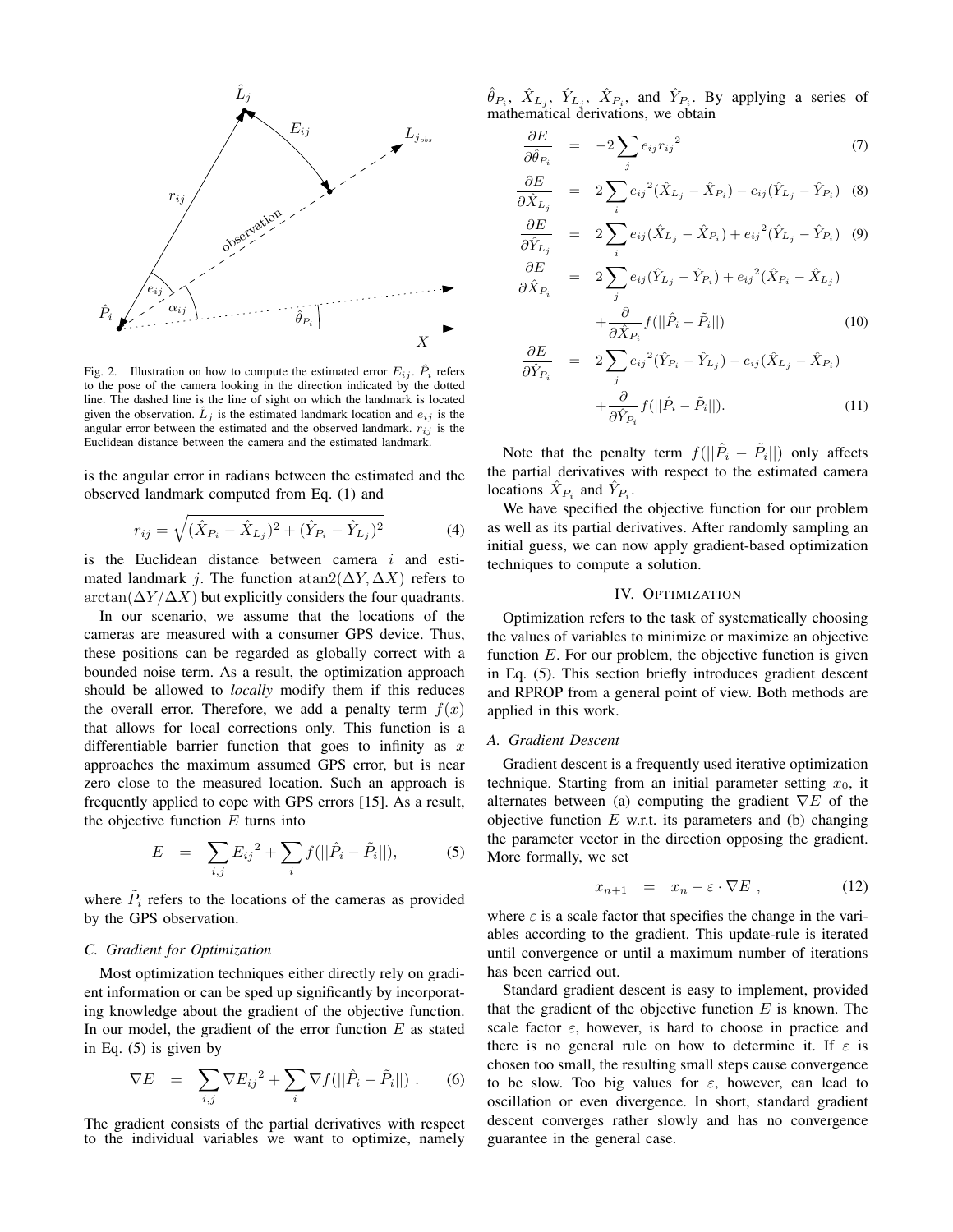# *B. RPROP*

Resilient backpropagation (RPROP) [10] was originally proposed as a learning algorithm for artificial neural networks. The goal was to overcome the weaknesses of standard gradient descent outlined above. In contrast to standard gradient descent, RPROP neglects the absolute value of the derivative. Instead, it considers the changes of signs of the individual partial derivatives. The update rule of RPROP consists of two steps. First, the so-called update value  $\Delta_n^k$ for each dimension  $k$  is computed in each iteration  $n$  as

$$
\Delta_n^k = \begin{cases}\n\eta^+ \Delta_{n-1}^k, & \text{if } \frac{\partial E}{\partial x^k}^{n-1} \frac{\partial E}{\partial x^k}^n > 0 \\
\eta^- \Delta_{n-1}^k, & \text{if } \frac{\partial E}{\partial x^k}^{n-1} \frac{\partial E}{\partial x^k}^n < 0\n\end{cases}
$$
\n(13)

where  $0 < \eta^{-} < 1 < \eta^{+}$  and  $\frac{\partial E}{\partial x^{k}}$  $n$  is an abbreviation for  $\frac{\partial E}{\partial x^k}(x_n^k)$ . Based on this update value  $\Delta_n^k$ , the update rule can be specified as

$$
x_{n+1} = x_n + \begin{cases} -\Delta_n^k, & \text{if } \frac{\partial E}{\partial x^k} > 0\\ +\Delta_n^k, & \text{if } \frac{\partial E}{\partial x^k} < 0 \end{cases} \tag{14}
$$

According to Eqs. (13) and (14), if the sign of a partial derivative changes with respect to the previous iteration, the step size is decreased by a constant factor  $\eta^-$ . If the sign does not change, the step size is increased by the factor  $\eta^+$ . The former is done in order to prevent the algorithm from jumping over local minima, whereas the latter is done to accelerate convergence in shallow regions.

Despite its comparably fast convergence, RPROP is rather easy to implement. Compared to gradient descent, it does not depend on a fixed scale factor  $\varepsilon$  which is hard to determine. RPROP adapts its scale factors automatically and thus leads to more robust and flexible optimization, which does not require manual parameter tuning. As we will show in the experimental section, RPROP is a suitable technique for solving our estimation problem and clearly outperforms gradient descent.

Note that other optimization approaches such as Levenberg-Marquardt or scaled conjugate gradient can be used as alternatives to gradient descent or RPROP. However, as we illustrate in the experimental evaluation, the conceptually simpler and easy to implement RPROP already leads to highly satisfactory results.

### V. EXPERIMENTS

We performed a series of simulation and real world experiments to test our method. Simulated experiments allow us to compare the solution of our algorithm versus the ground truth, whereas the real world experiments show that our technique is able to solve the addressed problem in realistic settings.

# *A. Real World Experiments*

For data acquisition, we used a standard digital photo camera and a consumer GPS logger (XAiOX iTrackU SiRF III). We walked through the city of Freiburg and took a series of photos from different locations. We then manually labeled a set of buildings in the images to obtain the correspondences between the images. Note that the data association problem is not addressed in the paper. To get an estimate of the quality of our approach in real applications, we compared the estimated landmark locations to the ones obtained from satellite images. We furthermore mounted a compass to the camera in order to compare the estimated orientation of the camera to the angle indicated by the compass (analog, accurate up to  $\sim$  3 deg).

To determine the horizontal angle in which objects are observed, the camera needs to be calibrated. Such a calibration is a mapping between pixel coordinates and bearing angles and accounts for lens distortion and other camera specific parameters. To achieve the necessary calibration, one could either use appropriate databases for consumer cameras or accurately calibrate it using chessboard patterns [5].

We collected two datasets, one in Freiburg downtown and one on the campus of the computer science department of the University of Freiburg. In the city center, the landmarks were located in an area of approximately 1.5 km by 1 km (distance camera-landmarks: 180 m to 2.5 km) and on the campus in an area of approximately 320 m by 300 m (distance camera-landmarks: 10 m to 300 m). Whereas the left image in Figure 3 shows the Freiburg downtown area, the right image depicts the campus area including the estimated landmark locations as well as the true positions. Additionally, Figure 4 illustrates the absolute error for the individual landmarks based on the campus experiment. The true landmark locations were measured manually using highresolution satellite images. To further analyze the robustness of our methods, we carried out 300 optimization runs in both real world experiments and randomly initialized the landmark locations and camera heading angles. In all runs, our approach converged towards the same solution which illustrates its robustness.

We also compared the estimated camera orientations to the ones measured with a compass. It turned out that all estimated orientations differ from the ones measured with the compass by less than 3 deg, which is approximately the measurement accuracy of our analog compass. In the future, a digital compass could be used to automate this task.

# *B. Simulated Experiments*

Simulated experiments allow us to analyze our method in a controlled environment. We examine the evolution of the real error during the process of optimization. We also provide a comparison of the performance of our approach using RPROP and the same approach applying standard gradient descent.

As explained above, we assume that the locations where the images were taken are roughly known from a GPS device. Like all measurements, GPS observations are distorted by noise. Hence, in our simulation experiments, we simulate the noise by sampling from a Gaussian with a standard deviation  $\sigma = 10$  m. Furthermore, we assume a horizontal opening angle of the cameras of 65 deg.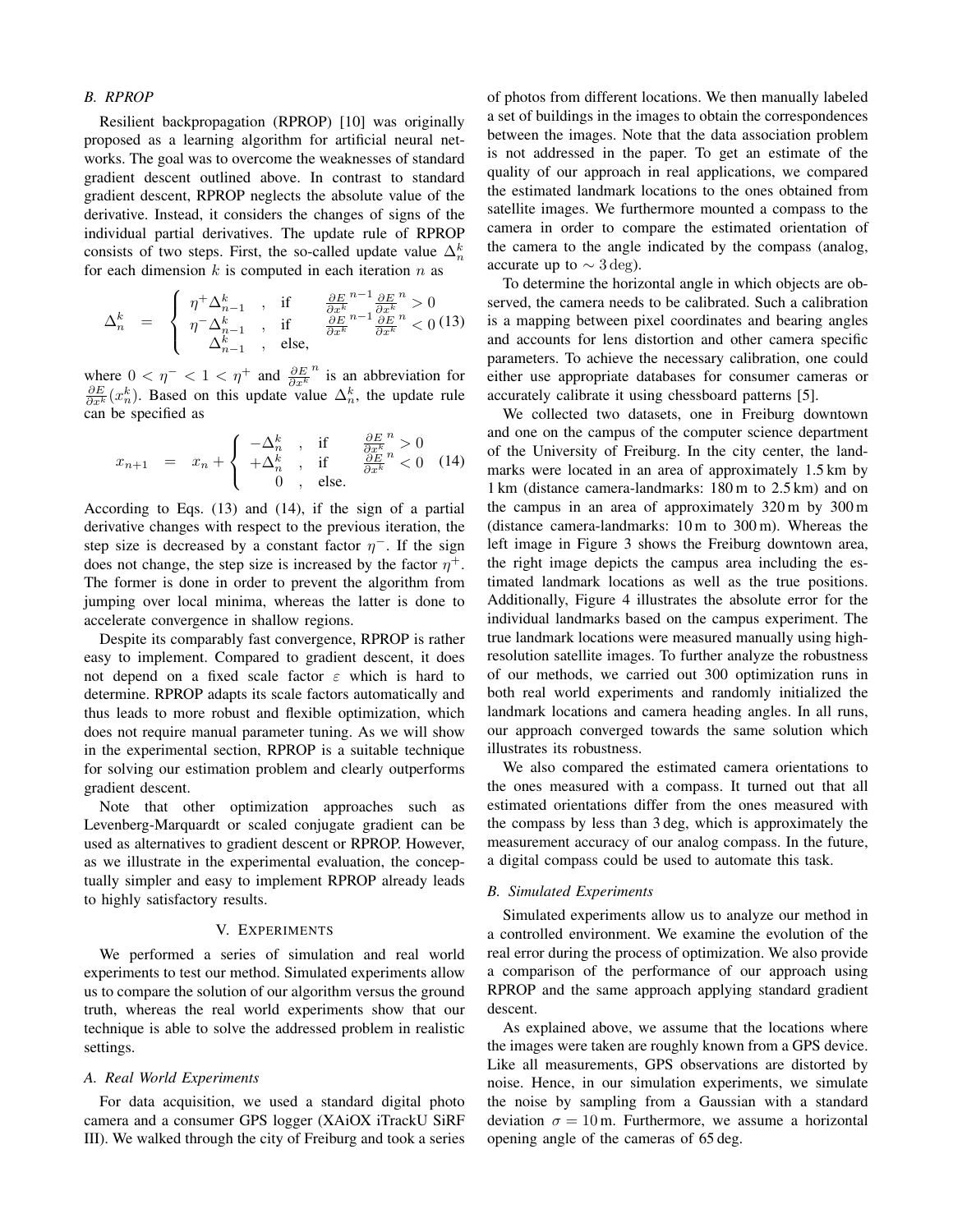

Fig. 3. True and estimated landmark locations in Freiburg downtown overlayed on a street map (left) as well as for the Freiburg campus experiment overlayed on a building plan (right). Note that due to copyright reasons, we do not visualize the results using the original satellite images.



Fig. 4. Individual estimation errors of the different landmarks in the campus experiment. The landmarks are sorted by their errors for better visibility.

In the first simulation run, we used six images to estimate the positions of six partially visible landmarks. We applied our algorithm using RPROP and gradient descent. We applied gradient descent in two settings, using  $\varepsilon = 0.01$ and  $\varepsilon = 0.001$ . Figure 5 shows the evolution of the real error versus the number of iterations in a typical run of the experiment. As can be seen, RPROP shows the best performance: the algorithm converges quickly to the correct configuration (zero error). In contrast to this, gradient descent with  $\varepsilon = 0.001$  converges significantly slower. We repeated the experiment with a value of  $\varepsilon = 0.01$ . In this setting, the optimization oscillates and does not converge to the correct solution. This illustrates the sensitivity of the factor  $\varepsilon$ in gradient descent. In contrast to this, RPROP yielded a substantially better performance without the need to manually choose parameters. RPROP adapted these parameters automatically and was able to converge to the correct configuration quickly. To provide a statistical evaluation, Figure 6 depicts the results of the experiment with different configurations averaged over 10 runs. The error bars show the 95% confidence intervals. As can be seen in Figure 7, a similar convergence behavior can be observed when increasing the size of the scene as well as the number of cameras and landmarks.

While RPROP is guaranteed to always converge to a solution, it is still a local optimization approach that might



Fig. 5. Convergence behavior of a single optimization run, during which six partially visible landmarks have been observed from six geo-referenced camera locations using gradient descent with two different scale factors  $(\varepsilon)$ and RPROP. The figure illustrates that an improperly chosen  $\varepsilon$  parameter leads to oscillation.



Fig. 6. Empirical evaluation of the convergence behavior of gradient descent versus RPROP. The error-bars in this plot give the 95% confidence interval for 10 runs. On a 2 GHz laptop computer, the average computation times per iteration of RPROP and gradient descent were 35  $\mu$ s and 8  $\mu$ s, respectively.

yield a *local* minimum. However, we found that the starting point of the optimization is not a critical choice. With randomly chosen starting locations, our approach converged in all our real world experiments to the same solution.

A more crucial precondition for success is the amount of images and landmarks and their spatial arrangement. Obviously, if only a single landmark is detected by each camera or less than two landmarks are common between different